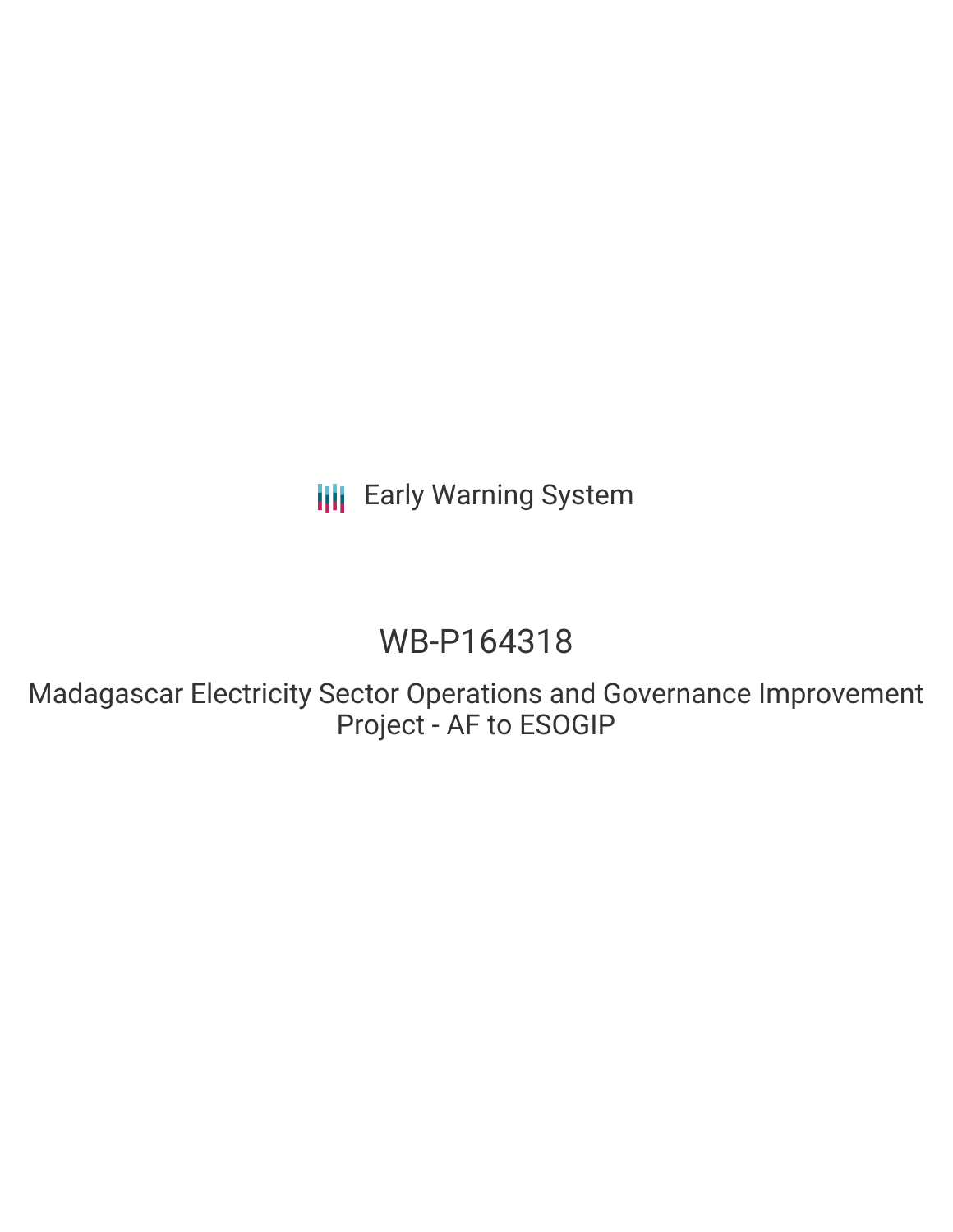

## **Quick Facts**

| <b>Countries</b>               | Madagascar                     |
|--------------------------------|--------------------------------|
| <b>Financial Institutions</b>  | World Bank (WB)                |
| <b>Status</b>                  | Approved                       |
| <b>Bank Risk Rating</b>        | B                              |
| <b>Voting Date</b>             | 2018-06-14                     |
| <b>Borrower</b>                | Government of Madagascar       |
| <b>Sectors</b>                 | Finance, Technical Cooperation |
| <b>Investment Type(s)</b>      | Loan                           |
| <b>Investment Amount (USD)</b> | \$40.00 million                |
| <b>Project Cost (USD)</b>      | \$40.00 million                |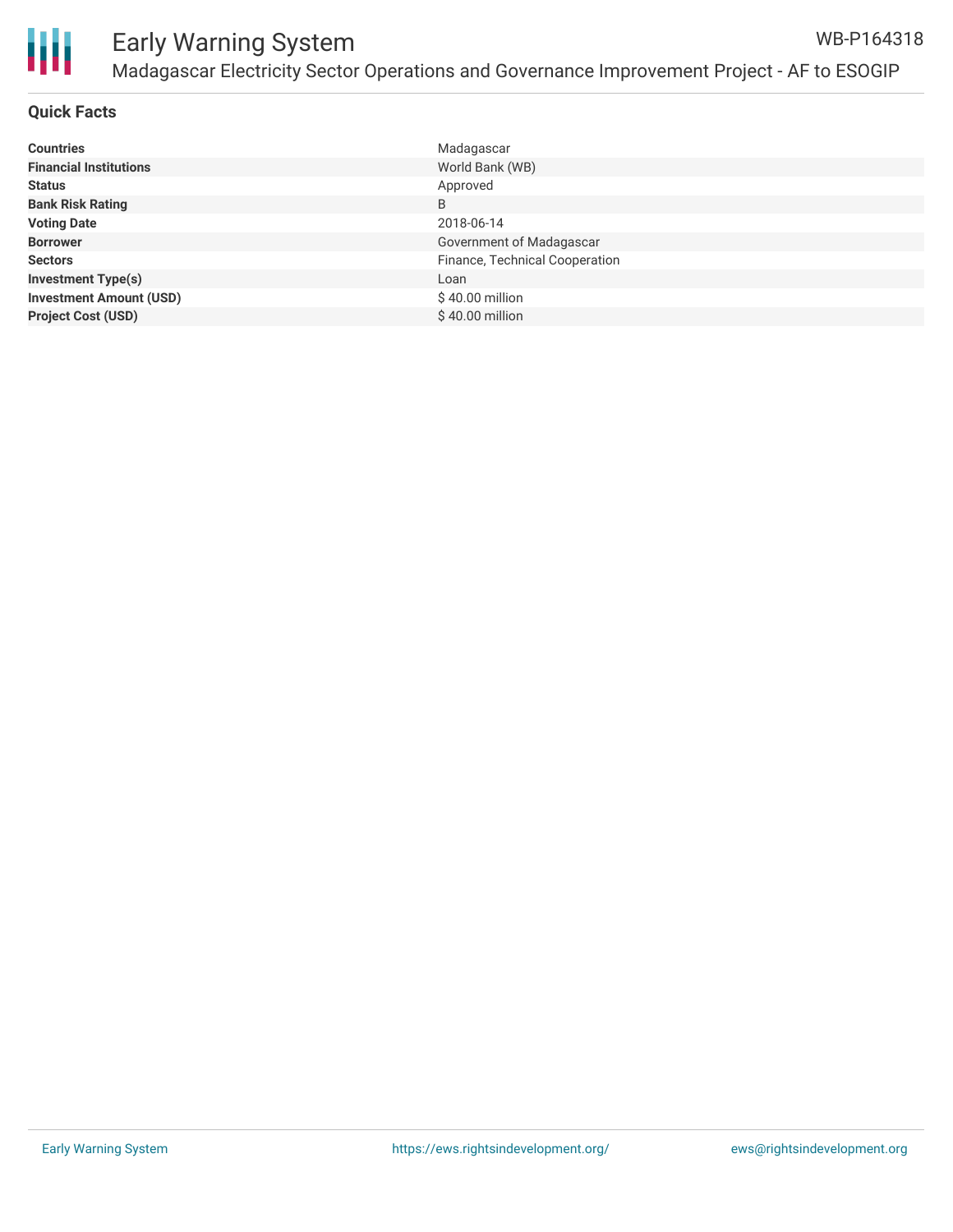

## **Project Description**

The objective of the project is to improve the operational performance of the national electricity utility (JIRAMA) and improve the reliability of electricity supply in the project area and, in the event of an eligible crisis or emergency, to provide immediate and effective response to said eligible crisis or emergency. This project has five components.

- 1. Improving electricity sector planning and financial sustainability aims to improve electricity sector planning and achieving financial sustainability through the provision of Technical Assistance (TA), capacity building, and consultancy services.
- 2. Strengthening operational performance and governance of JIRAMA comprises of technical assistance, capacity building, consultancy services, and financing of supply and installation of goods and services to strengthen operational performance and enhance governance of JIRAMA.
- 3. Investing in enhanced reliability of electricity, supports (a) the reinforcement of an existing 138/63 kV substation and construction of 63 kV electricity transmission lines; (b) rehabilitation and/or upgrading of existing distribution networks; (c) rehabilitation of auxiliaries of generation plants; and (d) the provision of TA and equipment/logistics to support JIRAMA to finalize the design of the activities, to prepare the bidding documents, to supervise the implementation of electricity transmission and distribution works, and to implement part of the distribution works.
- 4. Project management aims to finance the project components.
- 5. Contingency emergency response aims to address any contingency or emergency related to the project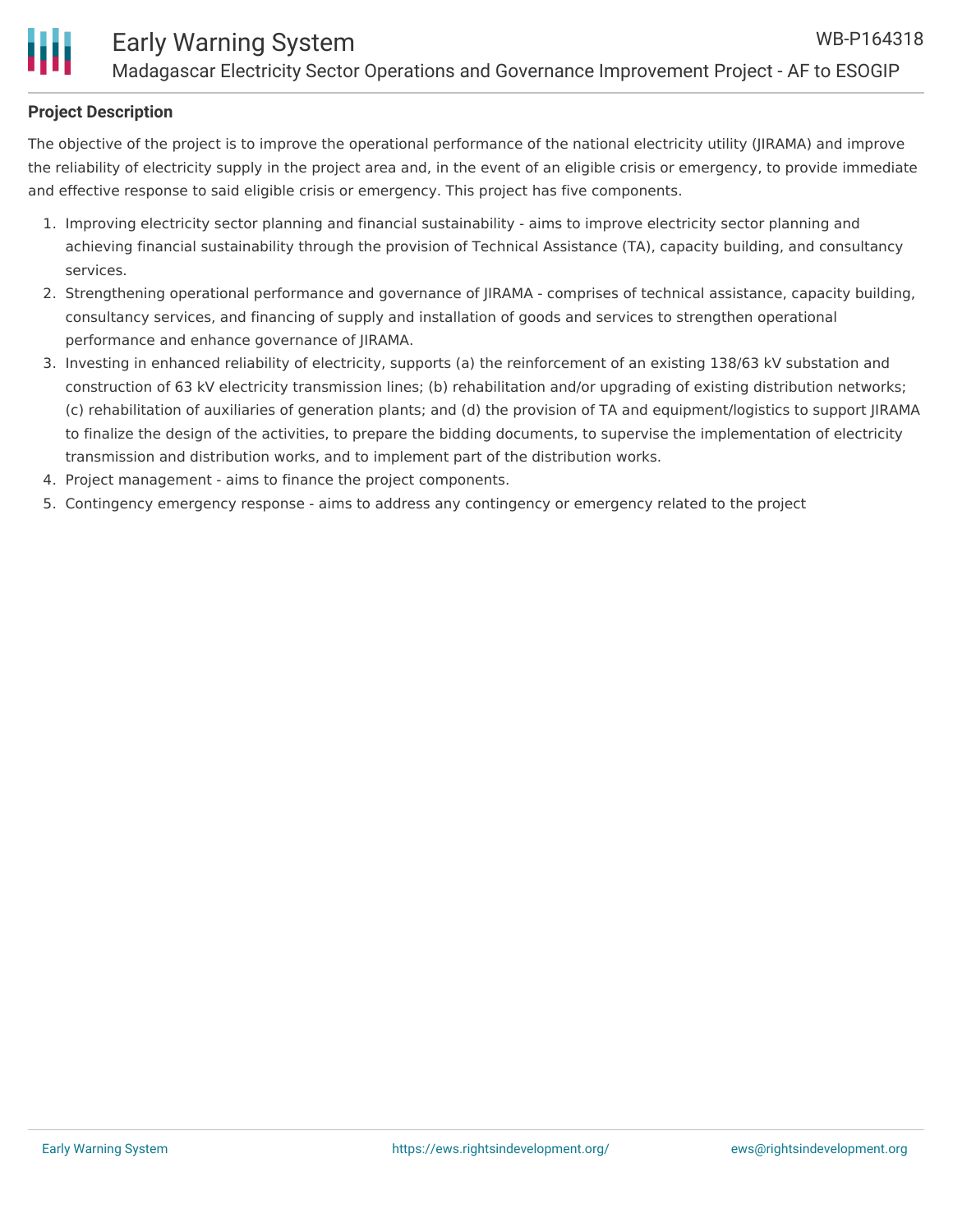

### **Investment Description**

World Bank (WB)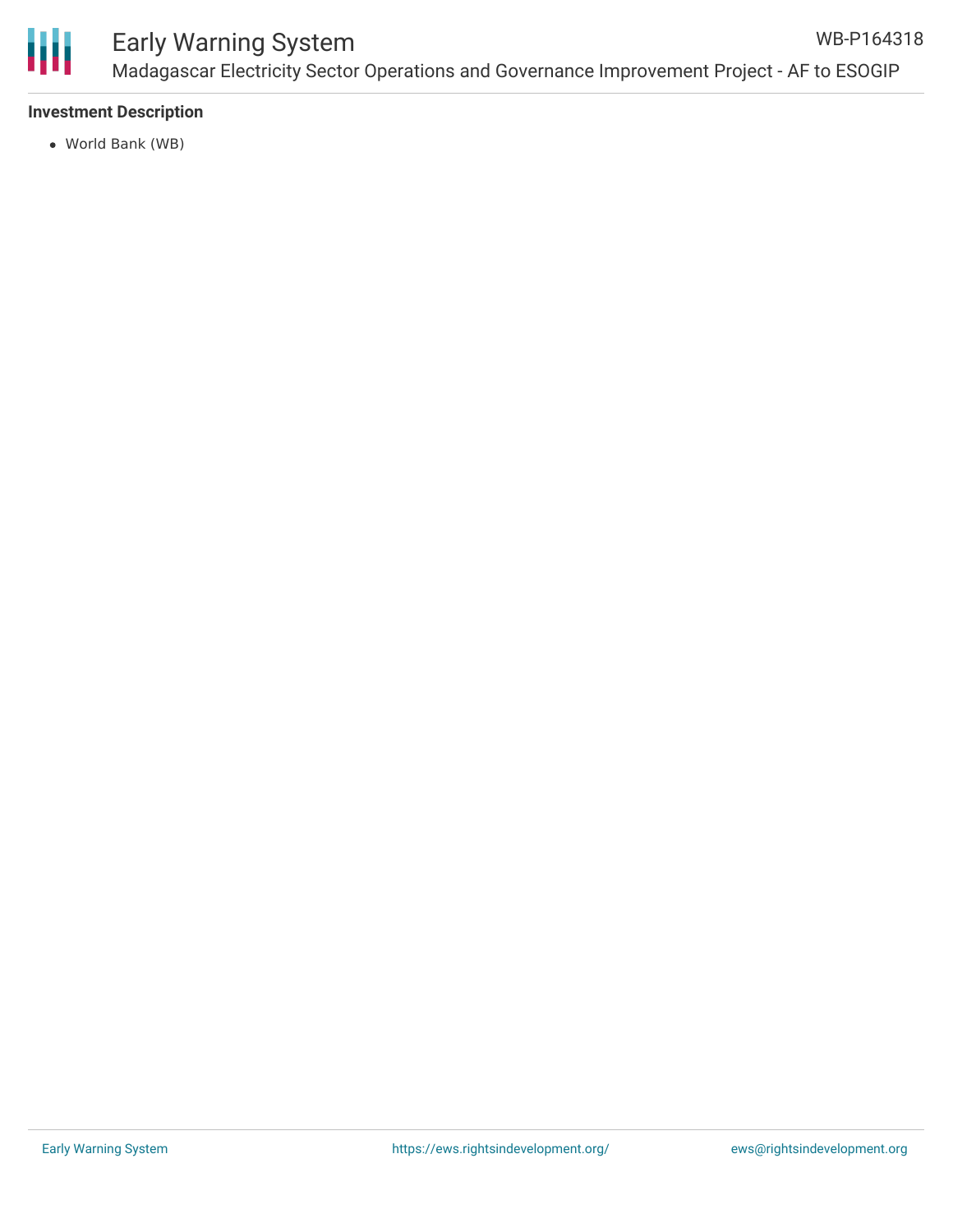

# **Contact Information**

**Borrower:** Ministry of Budget and Finance Vonintsalama ANDRIAMBOLOLONA Minister

**Implementing Agency:** JIRAMA Xavier RAKOTOZAFY Mr. [deel@jirama.mg](mailto:deel@jirama.mg)

Ministry of Energy and Hydrocarbons Marc RAKOTOFIRINGA Mr. [meeh.dge@gmail.com](mailto:meeh.dge@gmail.com)

# **ACCOUNTABILITY MECHANISM OF WORLD BANK**

The World Bank Inspection Panel is the independent complaint mechanism and fact-finding body for people who believe they are likely to be, or have been, adversely affected by a World Bank-financed project. If you submit a complaint to the Inspection Panel, they may investigate to assess whether the World Bank is following its own policies and procedures for preventing harm to people or the environment. You can contact the Inspection Panel or submit a complaint by emailing ipanel@worldbank.org. You can learn more about the Inspection Panel and how to file a complaint at: http://ewebapps.worldbank.org/apps/ip/Pages/Home.aspx.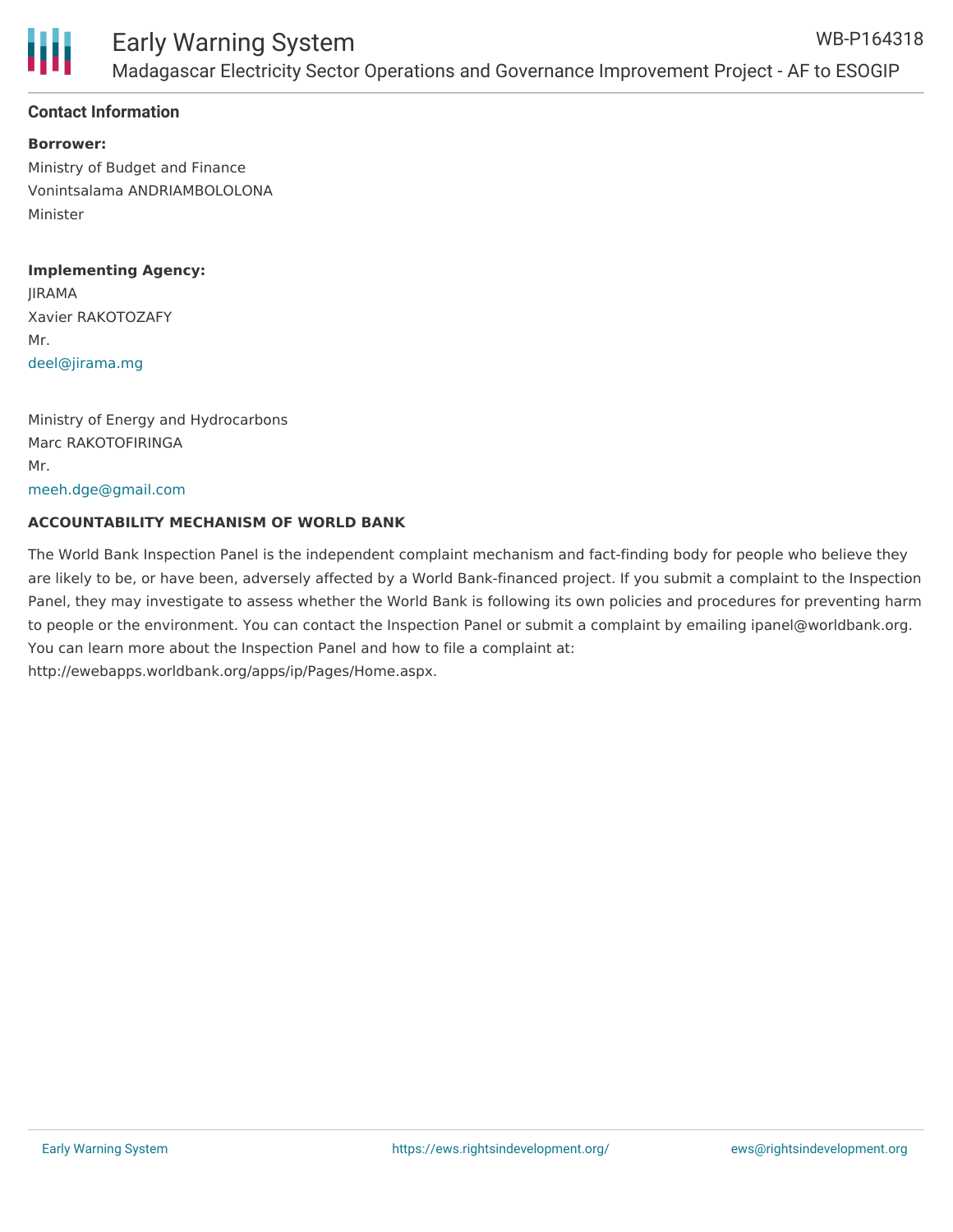

# Early Warning System

Madagascar Electricity Sector Operations and Governance Improvement Project - AF to ESOGIP

#### **Bank Documents**

- Madagascar Electricity Sector Operations and Governance [Improvement](https://ewsdata.rightsindevelopment.org/files/documents/18/WB-P164318_79klnHO.pdf) Project : additional financing [Original Source]
- Madagascar Electricity Sector Operations and Governance [Improvement](https://ewsdata.rightsindevelopment.org/files/documents/18/WB-P164318_G56vCh8.pdf) Project : additional financing [Original Source]
- Project Information [Document-Integrated](https://ewsdata.rightsindevelopment.org/files/documents/18/WB-P164318.pdf) Safeguards Data Sheet Madagascar Electricity Sector Operat [Original Source]